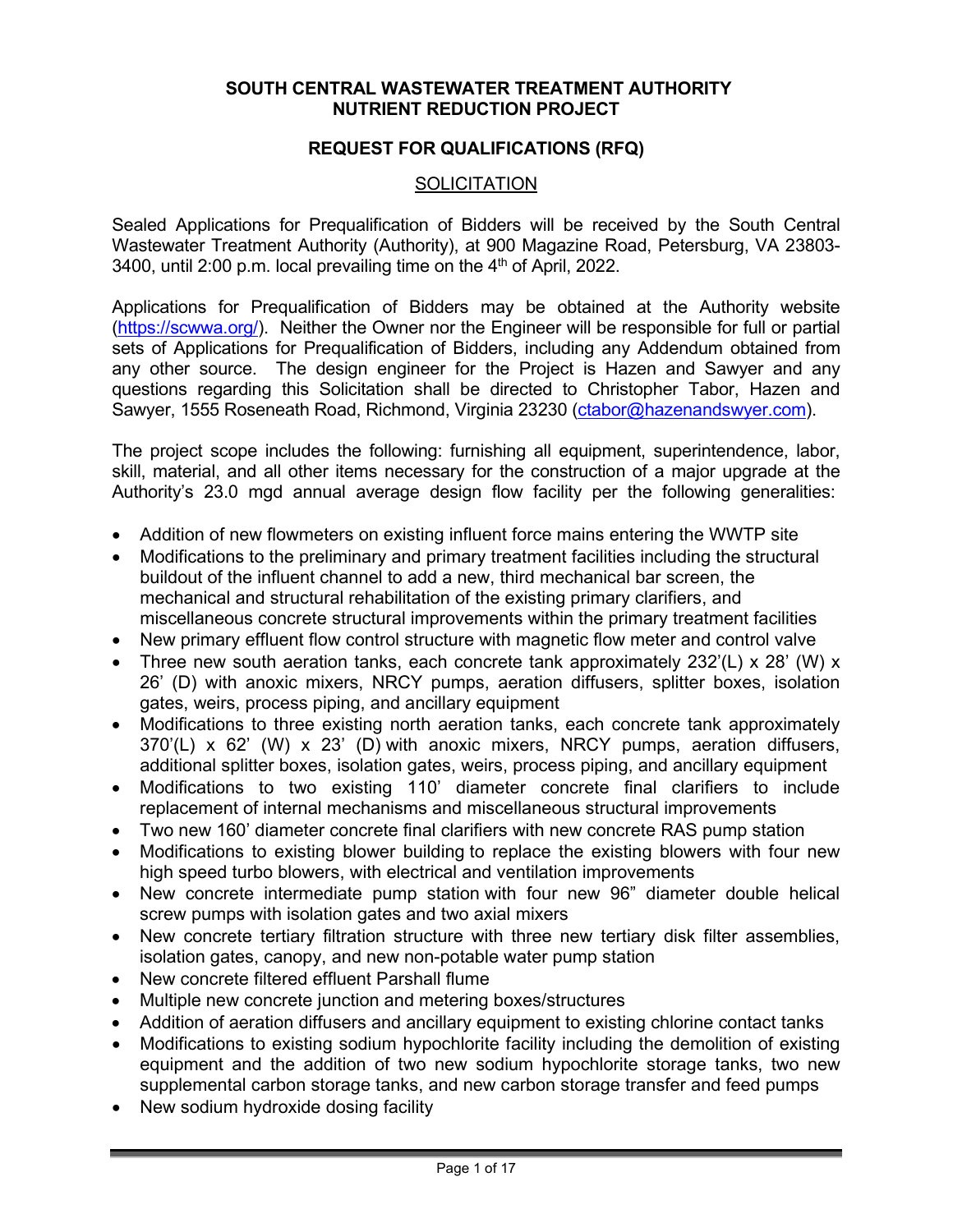- Modifications to existing aluminum sulfate system including new pumps and piping
- Modifications to existing sludge conditioning and lime stabilization facilities to include the replacement of the existing thickeners and presses with two new gravity belt thickeners, two new belt filter presses, replacement of the existing lime stabilization system and conveyors with a new lime stabilization system and conveyors, and architectural, electrical, HVAC, and plumbing improvements
- New main switchgear building and two new electrical buildings
- Plantwide SCADA/HMI improvements and plantwide integration of new and existing equipment, instrumentation, and controls
- Demolition of existing 28' diameter concrete structure
- Demolition of the existing truck scale and installation of a new truck scale
- Earthwork, paving, seeding, erosion and sediment control, and stormwater management
- Earthwork, grading, curbing, paving, sidewalk, seeding, erosion and sediment control, and stormwater management on the adjacent Roper parcel for a new site access road
- Architectural, electrical, HVAC, and plumbing improvements to expand and update the laboratory, administration building, and maintenance building
- All associated piping, flow conveyance structures, valving, lighting, electrical and instrumentation work for a complete and operable wastewater treatment system

The Work will be partially funded through a Water Quality Improvement Fund (WQIF) grant from the Virginia Department of Environmental Quality (DEQ) and loan from the Virginia Resources Authority (VRA) through the Virginia Water Facilities Revolving Fund and as such, the Contractor must comply with respective provisions of the both the grant and loan including but not limited to compliance with American Iron and Steel (AIS) requirements, Davis-Bacon Act and Related Acts (DB), and Women and Minority Business Enterprises (WBE/MBE) solicitation good faith efforts.

The estimated construction cost is in the range of \$75-\$120 million. The anticipated start of construction is September 2022 with completion in December 2025.

Qualification applications will be opened at the time, date and place above and not in public purview.

Applicants may review partially completed construction documents at the offices of Hazen and Sawyer, 1555 Roseneath Road, Richmond, Virginia 23230, telephone number 804-266- 1400 by appointment. Documents can also be reviewed at the South Central Wastewater Treatment Authority, at 900 Magazine Road, Petersburg, VA 23803-3400. Call Mr. James Gordon, Assistant Executive Director at 804-861-0111 for an appointment.

Contractors interested in visiting the South Central Wastewater Treatment Authority Wastewater Treatment Plant may do so by contacting Mr. James Gordon at 804-861-0111. The purpose of these visits will be solely to allow the Contractors to review the site and existing facilities. No requests for interpretation of the RFQ application requirements, etc. will be entertained at the site visits. All such requests must be made in writing in accordance with the Addenda and Interpretation Section of this RFQ.

The contract will be bid in accordance with the procurement requirements of the Commonwealth of Virginia. The Authority will not accept bids for this contract from Contractors who fail to submit timely applications for prequalification and from Contractors who fail to prequalify.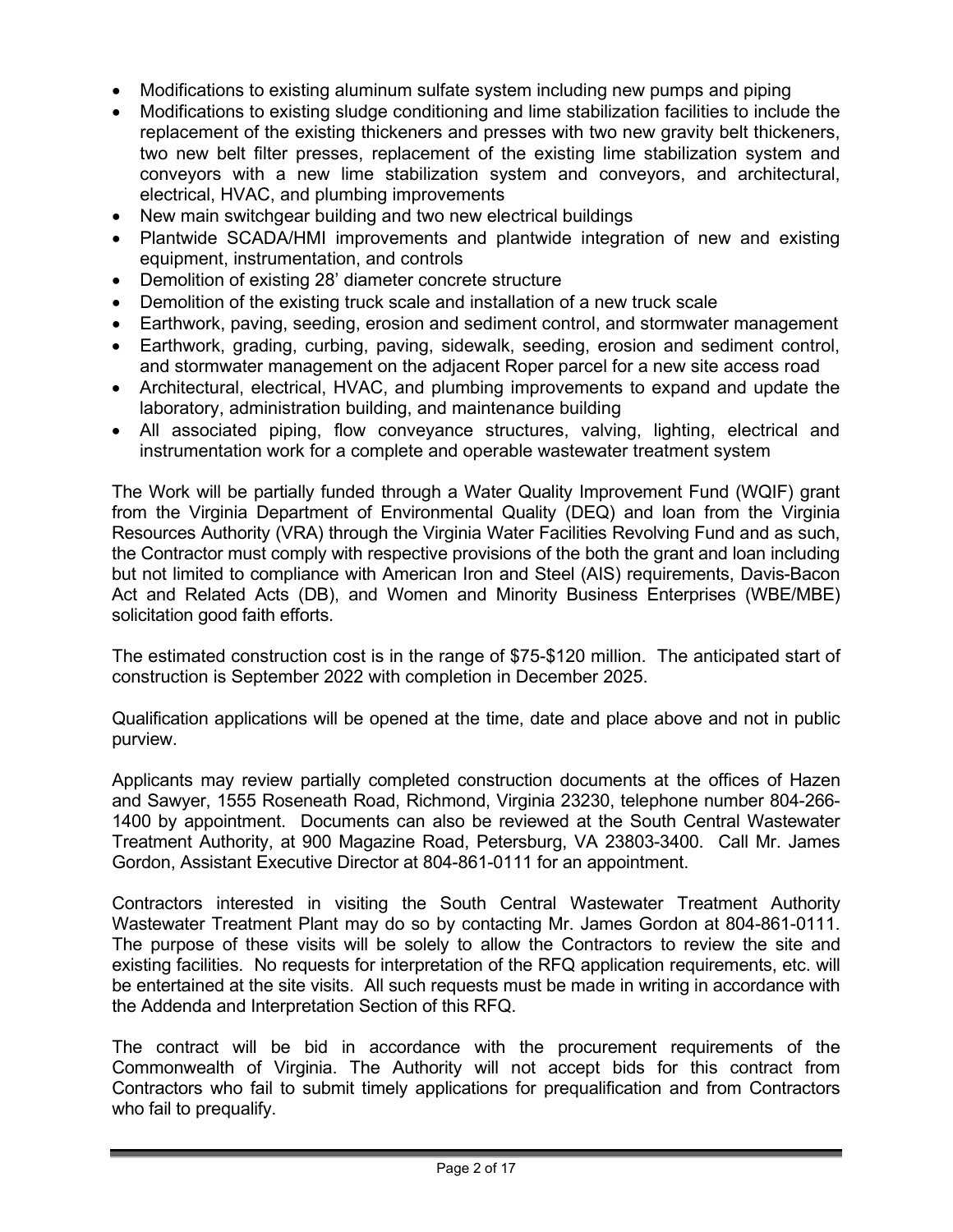### GENERAL

The Project is located at the South Central Wastewater Treatment Authority Wastewater Treatment Plant in the Authority of Petersburg, Virginia and is briefly described in the Solicitation. Close coordination of construction activities with the Authority's operating staff and Hazen and Sawyer staff will be required. The successful bidder(s) will be required to furnish all labor, materials, equipment, tools, services and incidentals to complete the Work in accordance with the pending Specifications and Drawings.

The Authority shall not be responsible for any cost incurred by applicants because of participation in this prequalification process. Each applicant shall bear its own expense in connection with the preparation and submission of materials and the provision of any supplemental information requested. The Authority shall have no liability for cost incurred by applicants in connection with the review and evaluation of prequalification materials and any findings and determinations made therefrom. This is **not** a solicitation for bid. All materials and information submitted during the prequalification process will become the property of the Authority and will not be returned to the applicant.

A decision by the Authority to prequalify or not to prequalify an applicant is final. The decision to prequalify an applicant shall not constitute a determination that the applicant is responsible, and such applicant may be subsequently rejected as non-responsible on the basis of subsequently discovered information. The Authority's action in rejecting an applicant as nonqualified in this regard is final.

## APPLICATION REQUIREMENTS

The applicant must complete and submit an original and two (2) copies (for a total of three sets) of the application and all associated forms and attachments, which together comprise the Application for Bidder Prequalification (referred to herein as the "application" or "submittal"). The application shall be signed where indicated and submitted in a sealed envelope to the South Central Wastewater Treatment Authority. The applicant's name and the project name (South Central Wastewater Treatment Authority Wastewater Treatment Plant Nutrient Reduction Project) should be clearly displayed on the outside of the envelope.

The time and date of receipt shall be indicated on the sealed envelope by the Authority. Timely submission is the sole responsibility of the applicant. Fax and/or emailed copies and responses received after the specified time will not be considered.

Responses to the RFQ must be typed or neatly printed. The information presented should be clear, complete, concise and not misleading. All attachments submitted shall be identified with the name of the applicant. Failure to submit a response on the official forms provided for that purpose may be considered just cause for rejection of the response. Modification of any portion of the solicitation may be cause for rejection of the response. The Authority reserves the right to decide, on a case-by-case basis, at its sole discretion, whether to reject such an application as non-responsive.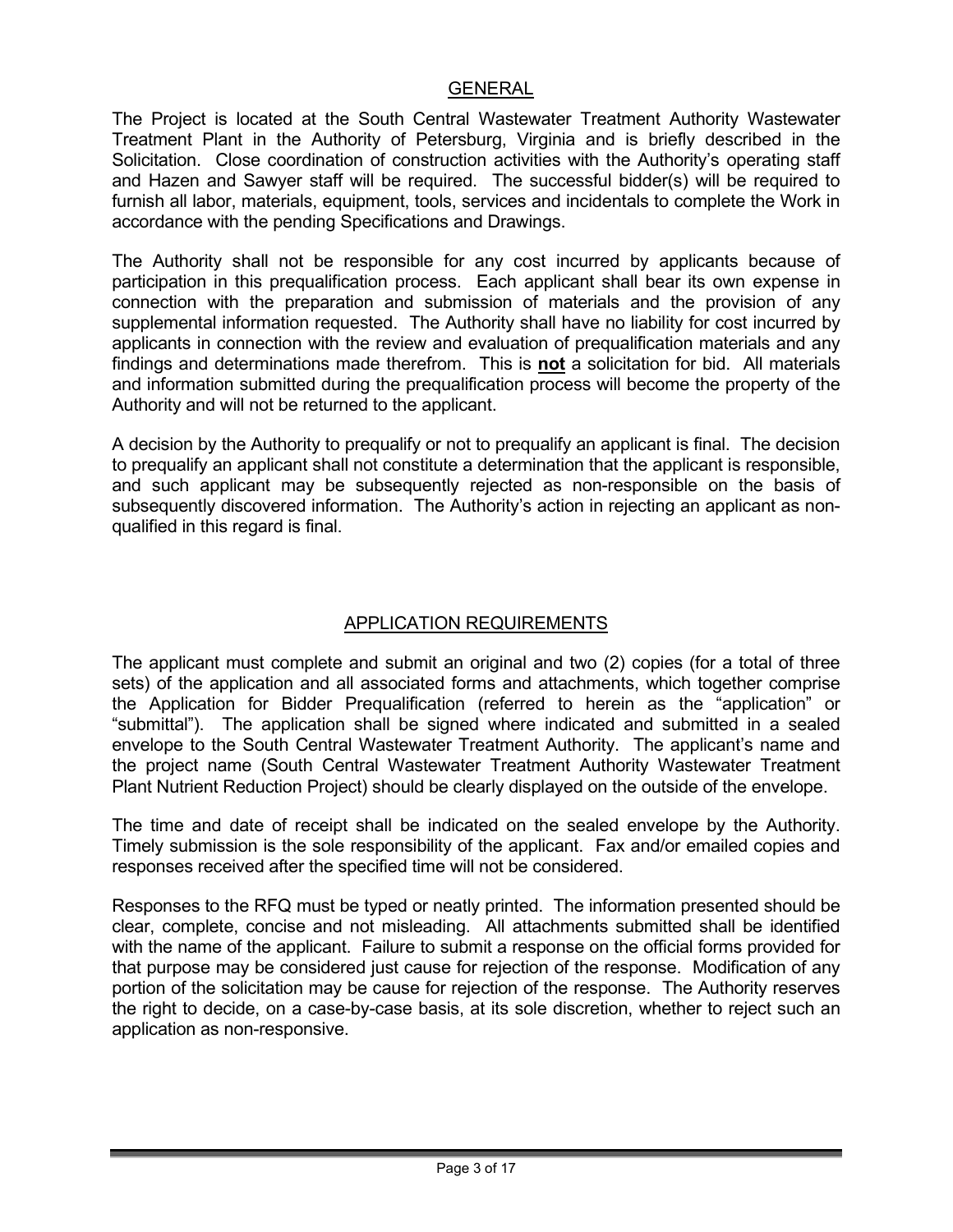# CONFIDENTIAL / PROPRIETARY INFORMATION

Submitters should give specific attention to the identification of those portions of their Statement of Qualifications, which they deem to be confidential, proprietary information or trade secrets, and provide any justification of why such materials, upon request, should not be disclosed by the Owner under Virginia public records laws. Submitters must clearly indicate each and every section that is deemed confidential, proprietary or a trade secret as required by statute. It is NOT sufficient to preface your entire Statement of Qualifications with a proprietary statement.

If the Owner determines that a document that the Contractor has designated "confidential" or "trade secret" is not entitled to protection from public disclosure, the Owner will provide notice of that determination to the contact person designated by the Contractor, in any reasonable manner that the Owner can provide such notice, at least five (5) business days prior to its public disclosure of the document. If the contractor does not designate anyone to receive such notice the Owner will not have any obligation to provide any notice of a determination of non- confidentiality. If the Contractor does not designate anyone to receive such notice, or if, within five business days after the designated person receives such notice, the Contractor does not initiate judicial proceedings to protect the confidentiality of the document, the Owner will not have any obligation to withhold the document from public disclosure.

By submitting to the Owner a document that the Contractor designates as "confidential" or "trade secret", the Contractor agrees that in the event a third party brings any action against the Owner of any of its officials or employees to obtain disclosure of the document, the Contractor will indemnify and hold harmless the Owner and each organization's affected officials and employees from all costs, including attorney's fees incurred by or assessed against any defendant, of defending against such action. The Contractor also agrees that at the Owner's request the Contractor will intervene in any such action and assume all responsibility for defending against it, and that the Contractor's failure to do so will relieve the Owner of all further obligations to protect the confidentiality of the document.

## EVALUATION

The Authority reserves the right to waive any and all irregularities or informalities in the submittal, to reject any and all applications, and to accept the application(s) most favorable to the Authority. Written notification of each applicant's prequalification status will be provided within 45 days of the submission deadline. In evaluating each application, the Authority will consider, by way of illustration and not limitation, the criteria included in this section.

## **A. NON-POINT RATING ITEMS**

An unsatisfactory rating on any item in the category titled "non-point rating items" will be considered sufficient cause to determine that an applicant is not qualified to bid. The following are non-point criteria:

1. **Responsiveness to RFQ** – Only responsive applications will be considered and evaluated. A responsive application must be completed according to the instructions, include all required attachments, and requested information and is comprised of, but is not limited to the following: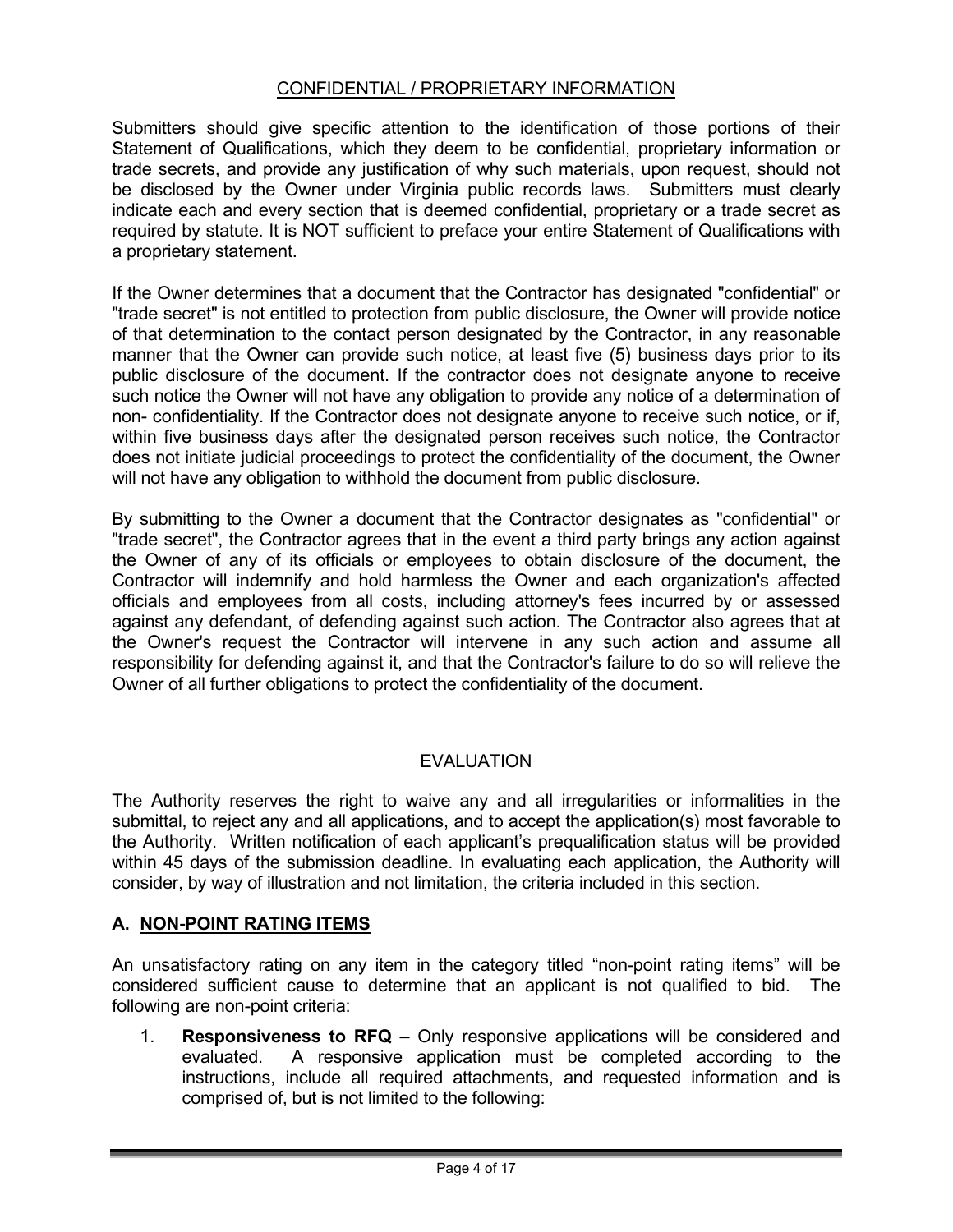- Application For Bidder Prequalification
- Attachment A: Applicant Information
- Attachment B: Details of Past Projects
- Attachment C: Applicant Affidavit
- All Additional information as needed to provide a complete response to the RFQ
- 2. **Debarment Status**  By submitting an application, the Applicant certifies that neither it nor any affiliated entity is currently debarred from submitting bids or has otherwise agreed not to submit bids on contracts with any government or business entity. If the applicant experiences a material change in its debarment status after the application is submitted and prior to the award of the contract for the project, the applicant shall notify the Authority of the change in writing at the time the change occurs or as soon thereafter as is reasonably practicable. If at any time during the evaluation process the applicant is debarred as described above, it will be considered grounds for automatic disqualification.
- 3. **Contractor's License** The applicant must provide a copy of their Virginia Contractors License or provide a statement indicating that they are able to acquire one in a timely fashion consistent with the project schedule.
- 4. **Bonding Capacity/Statement** Applicants must provide a signed statement from its Surety stating that, based on present circumstances, the surety will be willing to provide bid, performance, and payment bonds for the applicant in connection with the Project.
- 5. **Minimum Water / Wastewater Experience** The minimum experience requirement for prequalification is successful completion of at least five water or wastewater treatment plant upgrade or expansion projects each having a contract value in the range of \$50-\$120 million in the last fifteen years; or successful completion of concurrent water or wastewater treatment plant upgrade or expansion projects with combined monthly billings of \$1,500,000/month for at least a 24 month duration in the last five years.

# **B. POINT-RATING ITEMS**

The applicant must achieve a minimum total score of 80% on the "point-rating items" in the evaluation summary to be prequalified. In considering a prospective bidder for prequalification, the Authority shall be the sole judge of the firm's financial soundness, history of satisfactory project performance, whether or not the applicant possesses a sufficient number of experienced qualified personnel at its management and supervisory level and has demonstrated a commitment on its projects to accommodating changes and disruptions in the work, all of which indicate the ability to successfully complete the Project at the lowest possible cost to the Authority in accordance with the Project schedule. The following information shall be provided for the applicant firm which intends to contract with the Authority. Financial data, safety performance, etc. provided for parent or child entities related to the applicant firm shall not be considered or reviewed by the Authority in this evaluation.

1. **Project Performance** – During evaluation of project performance, emphasis will be placed on past performance on Authority projects and other recent projects of a similar size and nature to the South Central Wastewater Treatment Authority Wastewater Treatment Plant Nutrient Reduction Project, including applicant's ability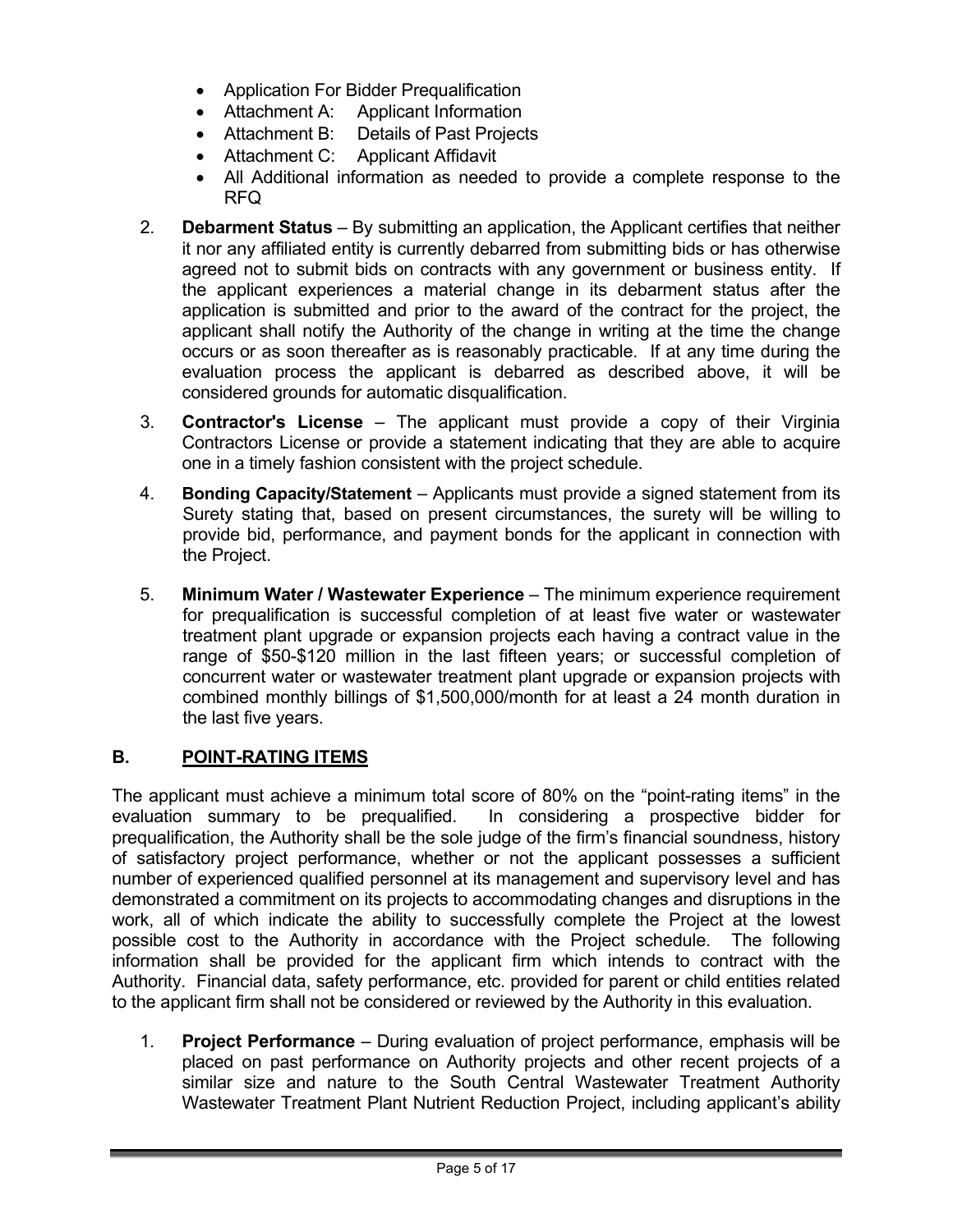to meet scheduled completion dates. Preference will be given to firms with management, manpower and expertise located in the mid-Atlantic region, and to projects completed in the mid-Atlantic region.

- 2. **Personnel Qualifications/Experience** The designated project manager and superintendent must have experience on projects of similar size and scope. Applicant must dedicate the proposed personnel to the project and may not make changes without written approval from the Authority. The qualifications of other personnel will also be considered in this evaluation.
- 3. **References** The Authority intends to contact references listed in the application regarding the point-rating items B.1, B.2, B.3, B.5 and B.6 listed in the Evaluation Summary and may contact other potential references if referred to them during this evaluation. The Authority reserves the right to contact any party it deems appropriate and by submitting a response to this RFQ, the contractor releases the Authority and any references from all liability concerning this exchange of information. Applicants should ensure that the reference information provided is current. Letters of reference shall NOT be included in the response to this RFQ, since such letters do not follow a standard objective format.
- 4. **Financial Data** Financial data will be reviewed and compared to industry standards.
- 5. **Safety Performance** Safety data will be reviewed and compared to industry standards.
- 6. **Claims/Final Resolution/Judgments** Evaluation of this data will be based on the number of affirmative answers to the questions and the details provided in explanation for each occurrence.
- 7. **Failure to Complete - Applicant** Evaluation of the applicant's failure to complete projects will primarily be based on the number of occurrences and the explanations for the failure to complete in conjunction with the references on those projects.
- 8. **Failure to Complete - Partner/Officer** Evaluation of the applicant's partners and/or officers to complete projects will be primarily based on the number of occurrences, the explanations for the failure to complete in conjunction with the references on those projects.
- 9. **Breach of Governmental or Nongovernmental Contract** Evaluation of applicant's history of judgments entered against for breach of contract.
- 10. **Governmental or Nongovernmental Crime** Evaluation of applicant's history of crimes related to governmental or nongovernmental construction or contracting.
- 11. **Debarment** Evaluation of applicant's history of debarment from bidding or contracting by any public body, agency of another state or agency of the federal government.
- 12. **Other Relevant Criteria** Any other relevant criteria deemed to be in the best interest of the Authority may be evaluated in determining whether to accept an applicant's submission.

# PROCUREMENT LAW

Prequalification and bidding procedures will be governed by, and administered in accordance with, applicable law in the Commonwealth of Virginia.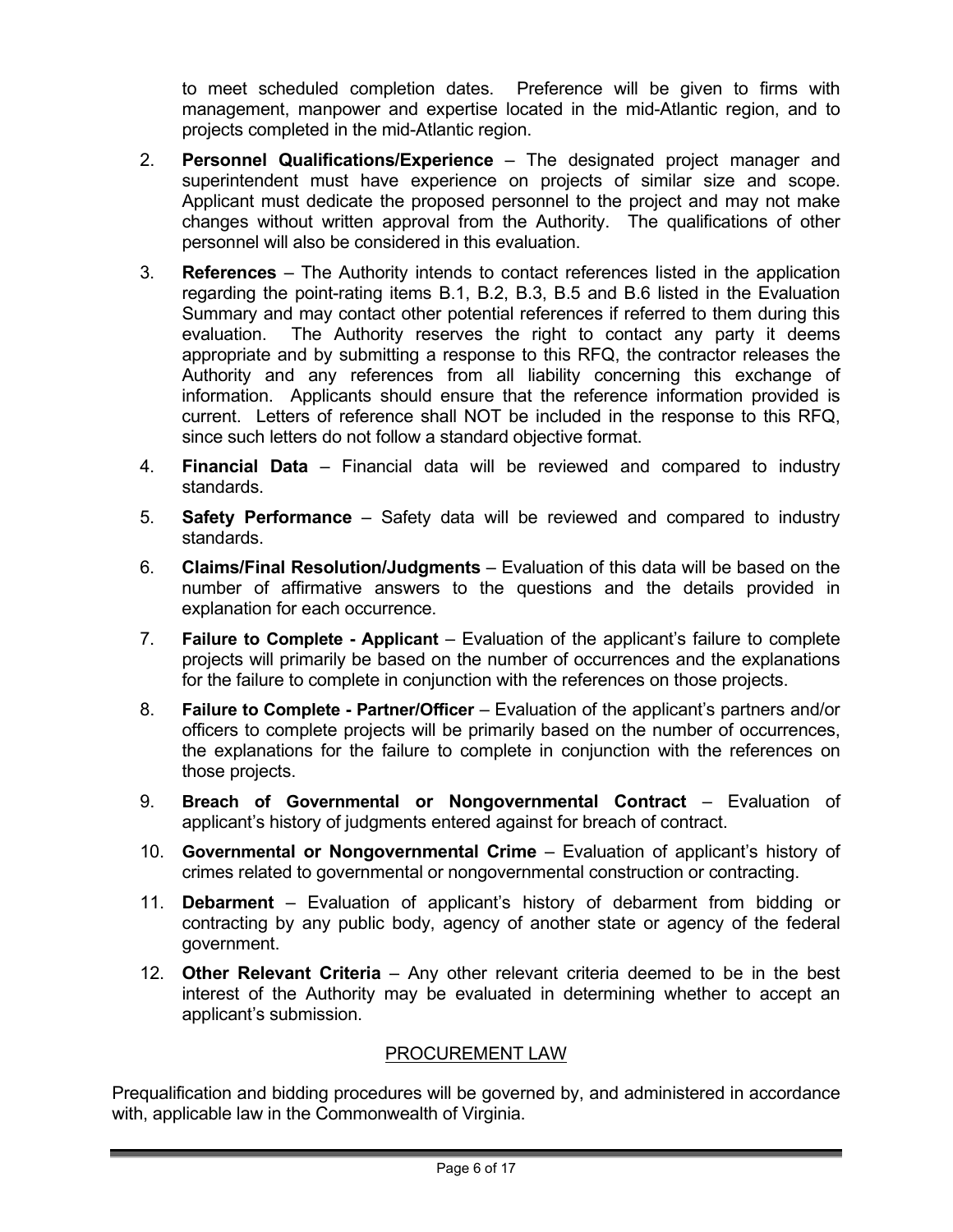# ADDENDA AND INTERPRETATIONS

All requests for interpretation of the RFQ and the associated application and attachments must be made in writing to Hazen and Sawyer. Such requests will be addressed to Mr. Christopher Tabor, Hazen and Sawyer, 1555 Roseneath Road, Richmond VA 23230. Requests can be made by email at: [ctabor@hazenandswyer.com.](mailto:ctabor@hazenandswyer.com) To be given consideration, such requests must be received by March 29, 2022. Any and all such interpretations and any supplemental instructions or changes will be in the form of written addenda which, if issued, will be sent to all prospective applicants at the addresses furnished for such purposes, not later than three (3) days prior to the date fixed for submittal of the application. Failure of any applicant to receive any such addenda shall not relieve such applicant from any obligation under its application as submitted. All addenda so issued shall become part of the RFQ and must be signed by all applicants and returned to the Authority with the application.

## NOTICE OF SUBSTANTIAL CHANGES

If the applicant experiences a material change in its debarment status, financial condition, corporate structure or personnel after the application is submitted and prior to the award of the contract for the project, the applicant shall notify the Authority of the change in writing at the time the change occurs or as soon thereafter as is reasonably practicable.

Failure to notify the Authority of any material change in the applicant's debarment status, financial condition, corporate structure or personnel may constitute grounds for rescinding a "qualified to bid" rating or for rejection of a bid.

### MISREPRESENTATION

If any applicant knowingly makes a misrepresentation in submitting information to the Authority, or fails to provide all required information, or provides information that is misleading, such misrepresentation, omission or misleading information will be sufficient grounds for rescinding a "qualified to bid" rating or for rejection of a bid submitted as a result of this prequalification.

### COLLUSION AMONG APPLICANTS

More than one response from an individual, firm, partnership, corporation, or association under the same or different name will be rejected. Any or all responses will be rejected if there is any reason for believing that collusion exists among the applicants. Participants in such collusion may not be considered in future bids for the same work. Each prospective Bidder, by submitting a response, certifies that they are not a party to any collusive action or to any action that is otherwise unlawful. Nothing in this section will preclude a firm acting as a subcontractor to be included as a subcontractor for two or more prime contractors submitting a response for the Work.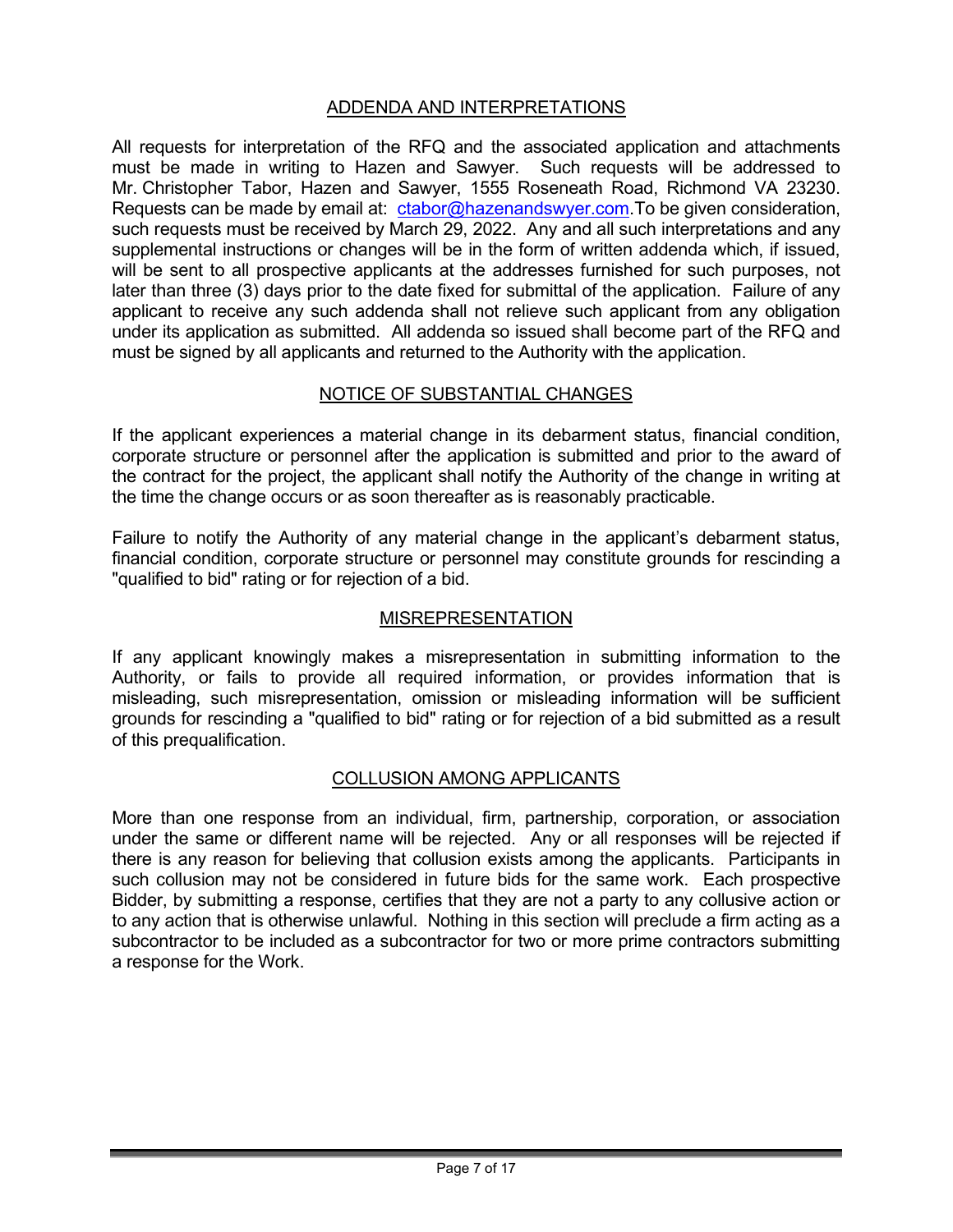## **EVALUATION SUMMARY**

# Applicant Name: \_\_\_\_\_\_\_\_\_

## **A. NON-POINT RATING ITEMS**

| CATEGORY                                 | SATISFACTORY UNSATISFACTORY |
|------------------------------------------|-----------------------------|
| 1. Responsiveness to RFQ                 |                             |
| 2. Debarment Status                      |                             |
| 3. Contractor's License                  |                             |
| 4. Bonding Capacity/Statement            |                             |
| 5. Minimum Water / Wastewater Experience |                             |
| 6. Breach of Gov't or NonGov't Contract  |                             |
| 7. Gov't or NonGov't Crime               |                             |
| 8. Debarment                             |                             |
| 9. E-Verify Program Certification        |                             |
|                                          |                             |

| В. |    | <b>POINT-RATING ITEMS</b>                | <b>WEIGHT</b> | X | <b>GRADE</b> | TOTAI |
|----|----|------------------------------------------|---------------|---|--------------|-------|
|    |    | 1. Project Performance                   | 4             | 0 | 1 2 3 4 5    |       |
|    |    | 2. Personnel Qualifications/Experience   | 3             | 0 | 1 2 3 4 5    |       |
|    | 3  | References                               |               |   |              |       |
|    |    | a. Designers/Construction Managers       | 4             |   | 0 1 2 3 4 5  |       |
|    |    | Owners<br>b.                             |               |   |              |       |
|    |    | (1) Adherence to Schedule                | 3             |   | 0 1 2 3 4 5  |       |
|    |    | (2) Quality of Completed Work            | 4             |   | 0 1 2 3 4 5  |       |
|    |    | (3) Overall (cooperation/coordination)   | 3             |   | 0 1 2 3 4 5  |       |
|    | 4  | <b>Financial Data</b>                    | 4             |   | 0 1 2 3 4 5  |       |
|    | 5  | <b>Safety Performance</b>                | 4             | 0 | 1 2 3 4 5    |       |
|    | 6. | <b>Claims/Final Resolution/Judgments</b> | 4             |   | 0 1 2 3 4 5  |       |
|    |    | 7. Failure to Complete - Applicant       | 4             |   | 1 2 3 4 5    |       |
|    |    | 8. Failure to Complete - Partner/Officer | 3             | 0 | 1 2 3 4 5    |       |
|    |    |                                          |               |   |              |       |

## **TOTAL SCORE:**

#### GRADING SCALE

 $\overline{0}$  = Unfavorable, 1 = Questionable, 2 = Below Average, 3 = Average, 4 = Above Average, 5 = Most Favorable

**\_\_\_\_\_\_\_\_\_\_\_\_\_\_\_** ÷ **200 = \_\_\_\_\_\_\_\_\_\_\_\_\_%** Total Score Possible Score Overall Grade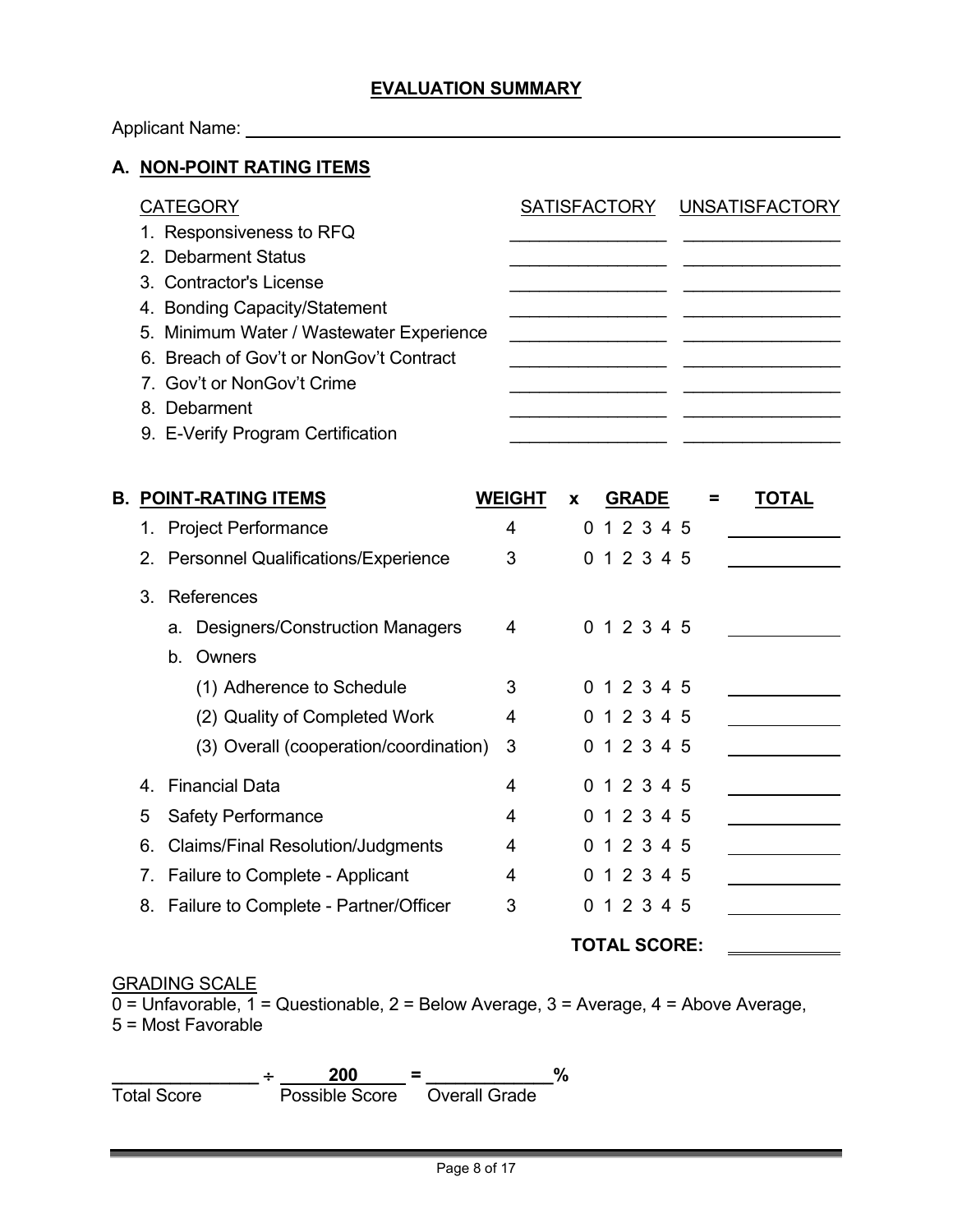# **APPLICATION FOR BIDDER PREQUALIFICATION**

A copy of this page shall be the cover page for each set. A set of attachments and any additional information should be included with each set.

1. Applicant Name:

Provide all names under which the applicant does business:

Is the applicant related to another firm as a parent, subsidiary, or affiliate?Yes No

If yes, attach names and addresses for all affiliated, parent and/or subsidiary companies, and state the nature of each affiliation.

2. Address:

- 3. Tax Identification Number (EIN/SSN):
- 4. Is applicant a corporation? Yes \_\_\_\_\_\_, No\_\_\_\_\_\_\_
	- If yes, what is the State of incorporation?
- 5. If not incorporated, specify method and date of organization:

If a partnership, attach partnership details (such as partner's names and individual contact information for each partner). If a Joint Venture (JV), attach the JV agreement and provide details of the intended role of each JV member, including appropriate additional attachments (at a minimum an Attachment C for each JV member).

- 6. Specify the portions of the Work, that the applicant expects to subcontract:
- 7. Provide contact information including name, title, phone number and email address of the person who can respond authoritatively to any questions regarding this response:

Signed by: Printed name and title:

Telephone: ( ) \_\_\_\_\_\_\_\_\_\_\_ Email: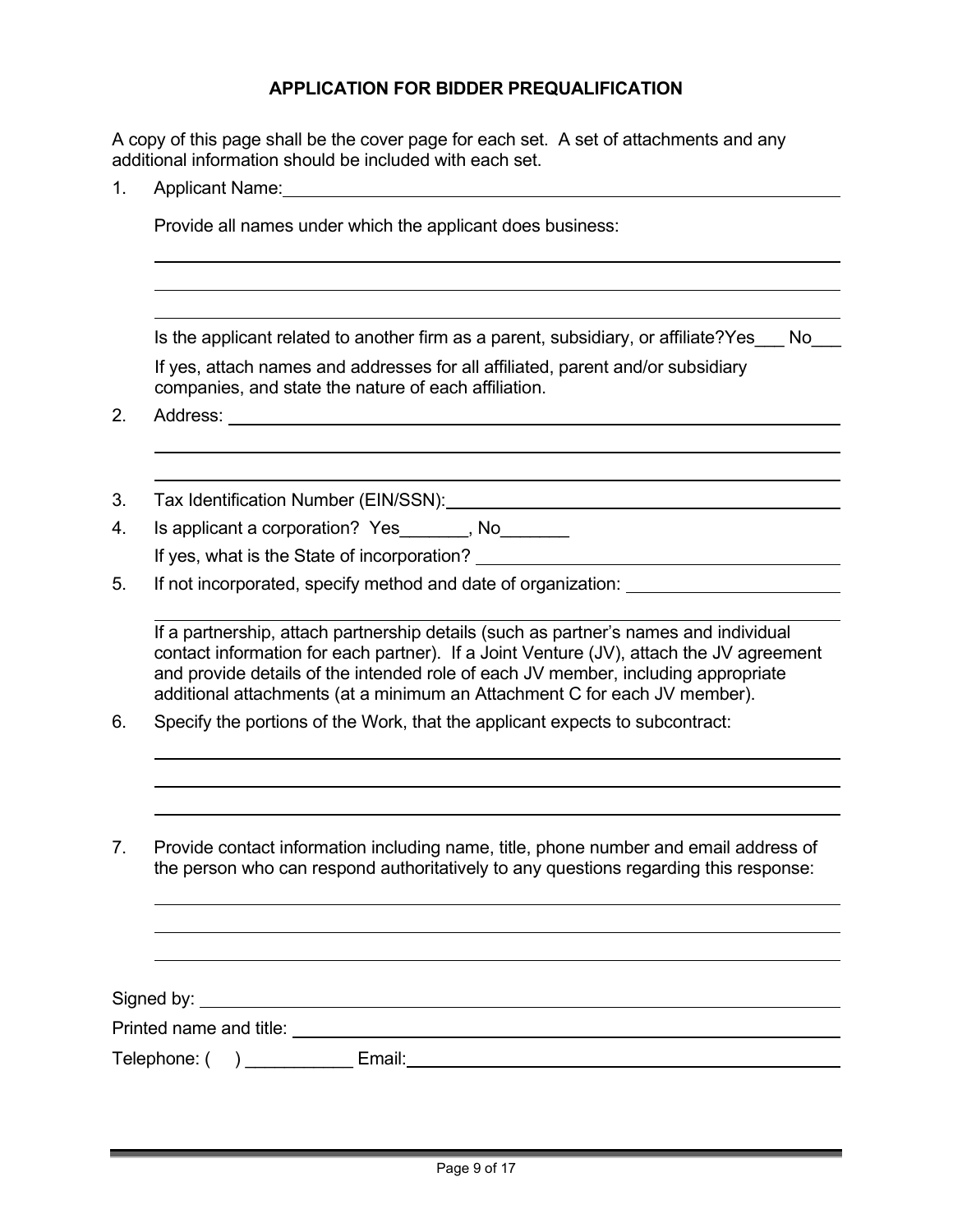## **APPLICATION FOR BIDDER PREQUALIFICATION (Cont'd)**

8. Provide information including corporate name, trade, and indication of prior work status for proposed or potential electrical and instrumentation and control subcontractors:

|    | Contact Person: University of the Contact Person:                                                              |        |                |
|----|----------------------------------------------------------------------------------------------------------------|--------|----------------|
|    |                                                                                                                |        | $\overline{a}$ |
|    | Have subcontracted any prior work to this entity?                                                              | Yes No |                |
|    |                                                                                                                |        |                |
|    |                                                                                                                |        |                |
|    |                                                                                                                |        |                |
|    |                                                                                                                |        |                |
|    | Have subcontracted any prior work to this entity?                                                              |        | Yes No         |
|    |                                                                                                                |        |                |
|    |                                                                                                                |        |                |
|    |                                                                                                                |        |                |
|    |                                                                                                                |        |                |
|    | Have subcontracted any prior work to this entity?                                                              | Yes No |                |
|    |                                                                                                                |        |                |
|    |                                                                                                                |        |                |
|    |                                                                                                                |        |                |
|    | Contact Title & Phone # (1)                                                                                    |        |                |
|    | Have subcontracted any prior work to this entity?                                                              | Yes No |                |
|    | e. Subcontractor: experience and the state of the state of the state of the state of the state of the state of |        |                |
|    |                                                                                                                |        |                |
|    | Contact Person:                                                                                                |        |                |
|    |                                                                                                                |        |                |
|    | Have subcontracted any prior work to this entity?                                                              | Yes    | No             |
| f. |                                                                                                                |        |                |
|    |                                                                                                                |        |                |
|    |                                                                                                                |        |                |
|    |                                                                                                                |        |                |
|    | Have subcontracted any prior work to this entity?                                                              |        | Yes No         |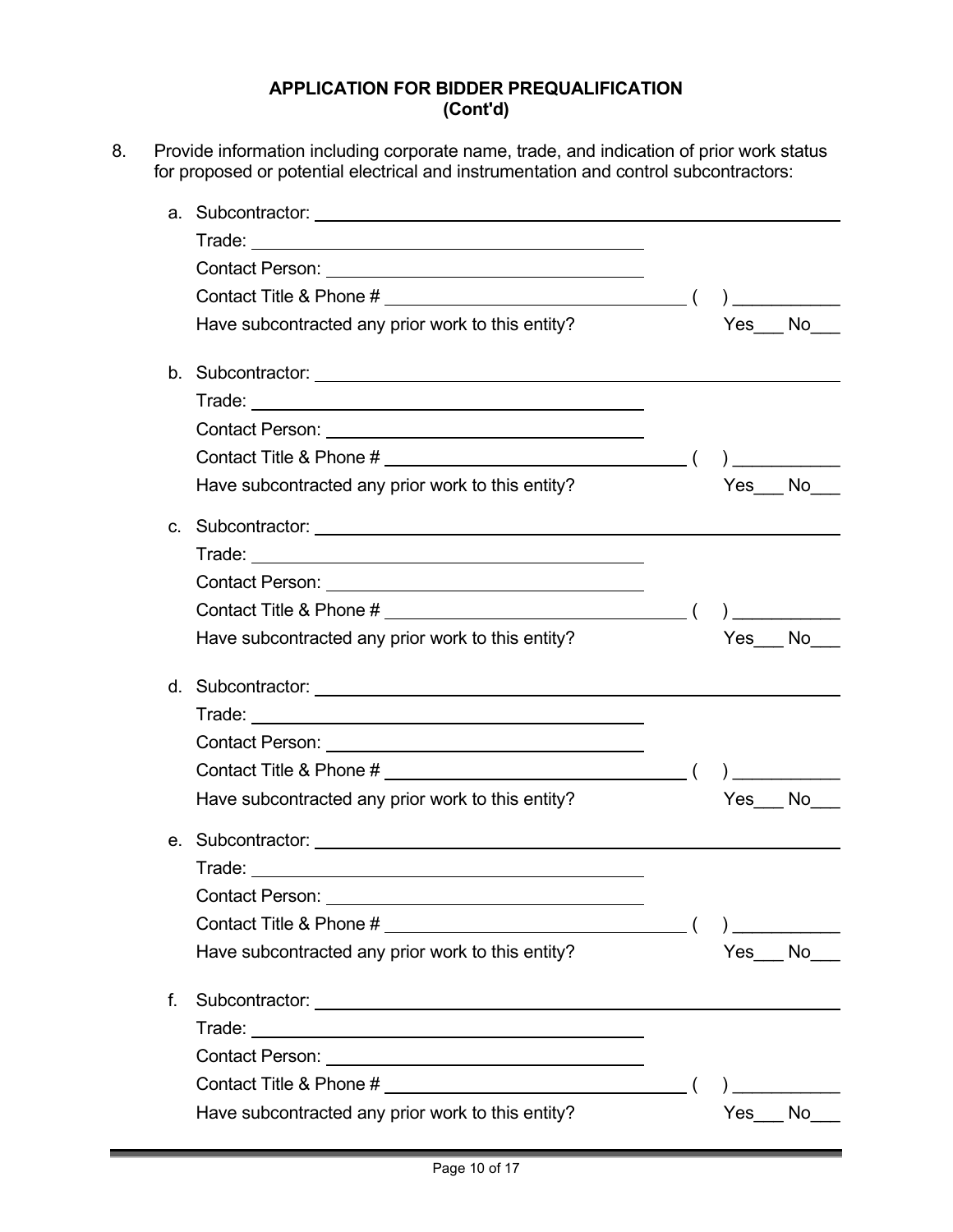### **ATTACHMENT A APPLICANT INFORMATION**

## **A. NON-POINT RATING ITEMS**

- 1. **Responsiveness to RFQ** Responsiveness is defined in the RFQ section titled Evaluation.
- 2. **Debarment Status** Has the applicant, or any affiliate, ever been the subject of any of the following actions:

| e. Withdrew an application from a prequalification process Yes No |  |
|-------------------------------------------------------------------|--|

If yes, provide details on a separate sheet for each instance.

- 3. **Contractor's License** Attach a copy of the Applicant's Virginia Contractors License, or attach a statement about Applicant's ability to acquire one in a timely fashion consistent with the project schedule.
- 4. **Bonding Capacity/Statement** Attach a signed statement from Applicant's Surety stating that, based on present circumstances, the surety will be willing to provide bid, performance and payment bonds for the applicant in connection with the Project.

| Total bonding capacity \$     |  |
|-------------------------------|--|
| Available bonding capacity \$ |  |

- 5. **Minimum Water/Wastewater Experience** Provide on Attachment B.
- 6. **Breach of Governmental or Nongovernmental Contract**  Has Contractor or any officer, director or owner thereof has had judgments entered against him within the past ten years for the breach of contracts for governmental or nongovernmental construction, including, but not limited to, design-build or construction management? Yes No
- 7. **Governmental or Nongovernmental Crime** Has Contractor or any officer, director, owner, project manager, procurement manager or chief financial official thereof has been convicted within the past ten years of a crime related to governmental or nongovernmental construction or contracting, including, but not limited to, a violation of (i) Article 6 (§ 2.2-4367 et seq.) of Chapter 43.Virginia Public Procurement Act, (ii) the Virginia Governmental Frauds Act (§ 18.2-498.1 et seq.), (iii) Chapter 4.2 (§ 59.1-68.6 et seq.) of Title 59.1, or (iv) any substantially similar law of the United States or another state? The No  $\sim$  No  $\sim$  No  $\sim$  No  $\sim$  No  $\sim$  No  $\sim$  No  $\sim$  No  $\sim$  No  $\sim$  No  $\sim$  No  $\sim$  No  $\sim$  No  $\sim$  No  $\sim$  No  $\sim$  No  $\sim$  No  $\sim$  No  $\sim$  No  $\sim$  No  $\sim$  No  $\sim$  No  $\sim$  No  $\sim$  No  $\sim$  No  $\sim$  No  $\sim$  No
- 8. **Debarment** Has the Contractor or any officer, director or owner thereof is currently debarred pursuant to an established debarment procedure from bidding or contracting by any public body, agency of another state or agency of the federal government?

Yes No

9. **E-Verify Program Certification** – Has the Contractor failed to register and participate in the E-Verify program as required by § 2.2-4308.2. of Chapter 43. Virginia Public Procurement Act? The Contract of the Contract of the Contract of the Vesting of No

 $\Box$  By checking this box, the information voluntarily submitted by the contractor pursuant to this page shall be considered a trade secret or proprietary information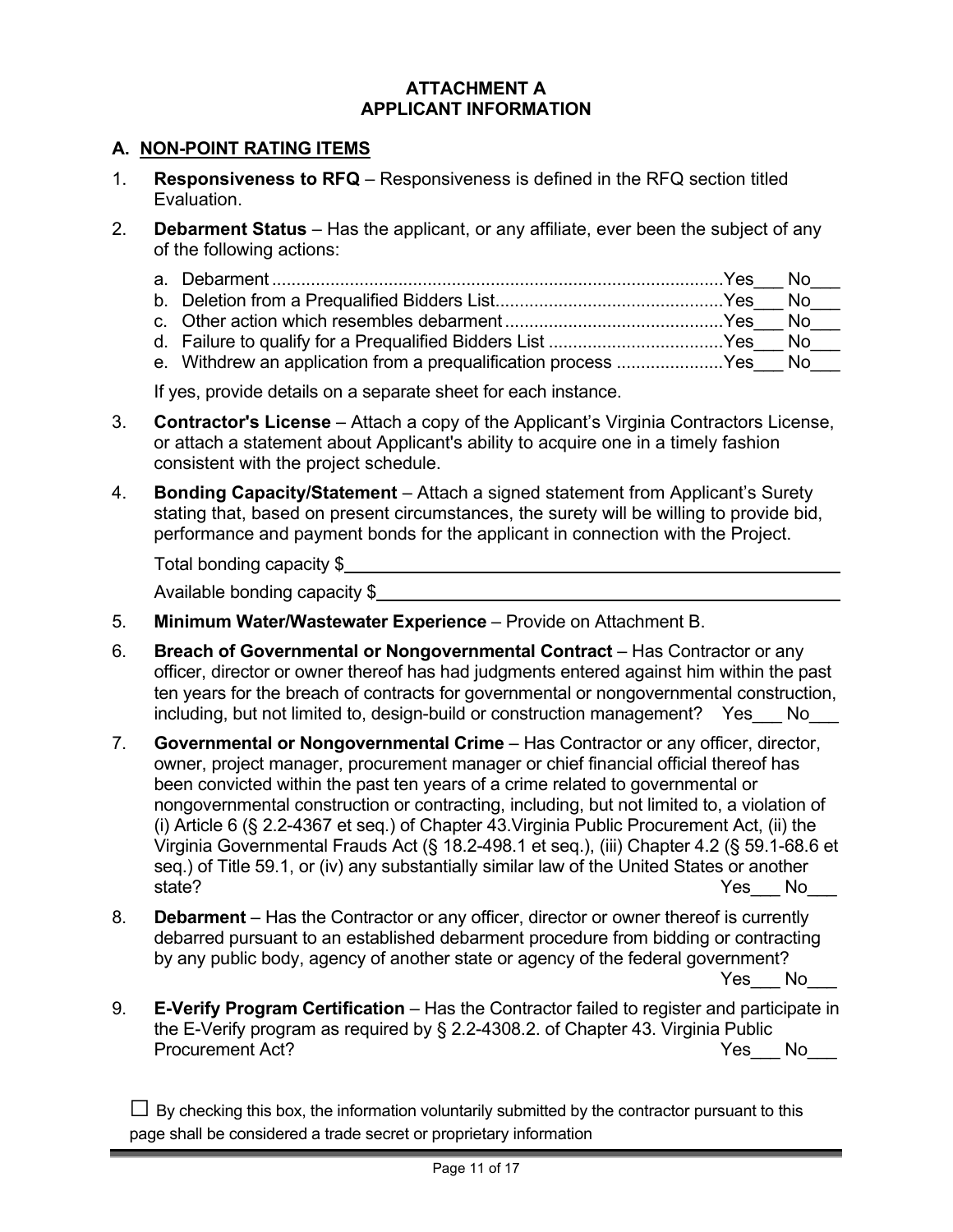# **ATTACHMENT A (Cont'd)**

### **B. POINT RATING ITEMS**

### 1. **Project Performance**

- a. Using a separate copy of Attachment B for each project, provide details of five or more projects in the continental United States of America that are most similar in size and scope to the South Central Wastewater Treatment Authority Wastewater Treatment Plant Nutrient Reduction Project. Letters of reference shall NOT be included the application, and will not be evaluated by the Authority.
- b. Attach a list of all projects with a contract value contract value in the range of \$50- \$120 million in the last fifteen years; or successful completion of concurrent water or wastewater treatment plant upgrade or expansion projects with combined monthly billings of \$1,500,000/month for at least a 24 month duration in the last five years.
- c. Include the following data: project name, owner, engineer and/or construction manager, completion date, percent of work performed by your own forces, original and final contract values.
- 2. **Personnel Qualifications/Experience** Submit a copy of the applicant's corporate organizational chart. Provide the quantity of employees identified by discipline and project with names and titles down through field superintendents. Provide proposed project organizational chart and attach resumes of key personnel. Emphasize years of construction experience, last employer, last position, and experience on similar projects.
- 3. **References** Reference information is addressed on Attachment B.

#### 4. **Financial Data**

- **a.** Submit the applicant firm's most recent audited financial statements for a threeyear period. Complete balance sheets and income statements must be included. The statements shall be enclosed in a separate sealed enveloped and included in the application package. Data provided for parent or child entities related to the firm in lieu of the firm's data shall not be reviewed and shall be considered nonresponsive.
- b. Has the applicant, or any affiliate, ever been denied bonding or had bonding revoked? Yes\_\_\_ No\_\_\_

If yes, provide details on a separate sheet for each instance.

 $\Box$  By checking this box, the information voluntarily submitted by the contractor pursuant to this page shall be considered a trade secret or proprietary information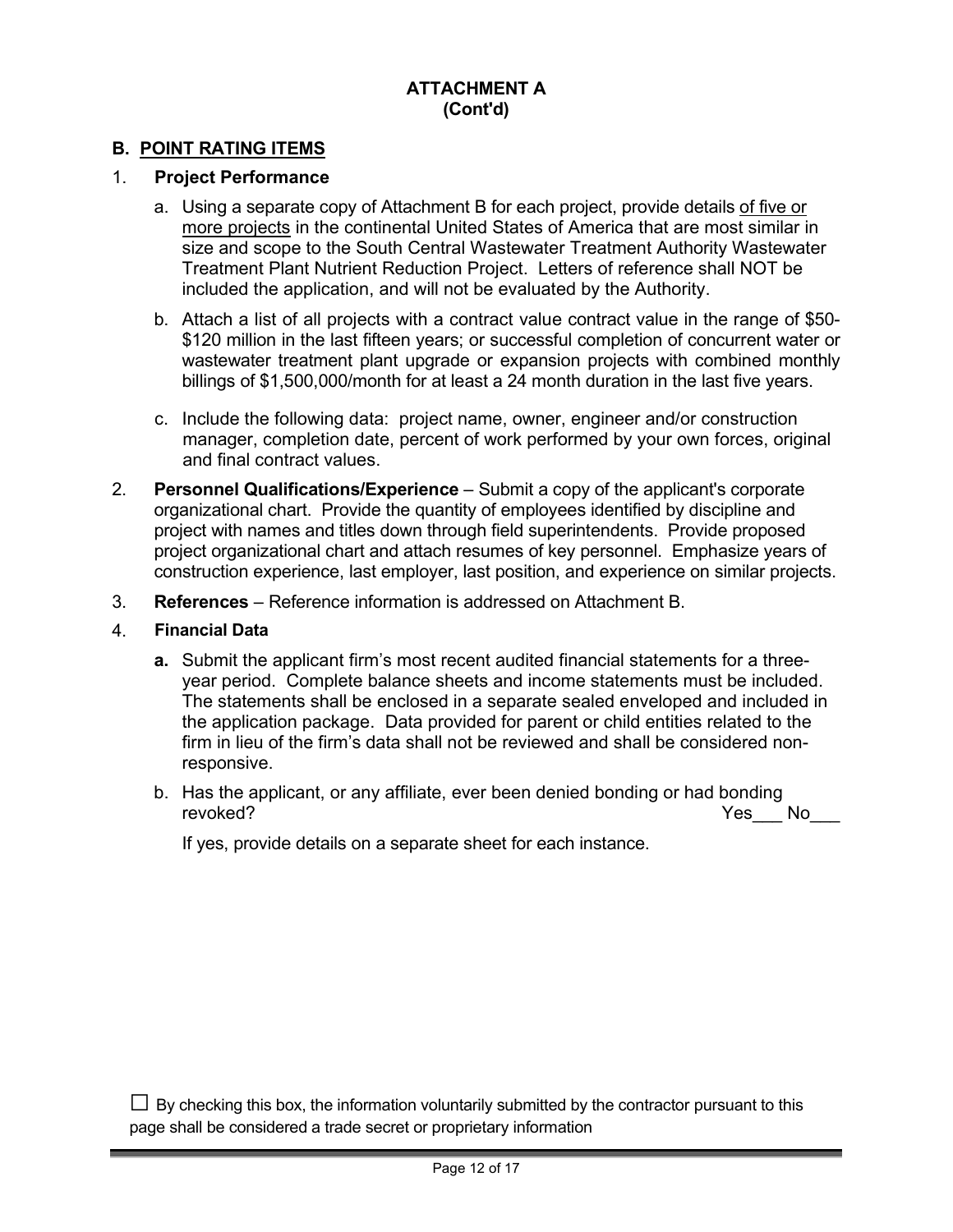# **ATTACHMENT A (Cont'd)**

### 5. **Safety Performance** – On a separate sheet provide the following:

- a. Experience Modification Factor (EMF) with 3-year and 5-year trends
	- b. Loss Ratio with 3-year and 5-year trends
	- c. Accident Frequency Rate with 3-year and 5-year trends
	- d. A list of OSHA citations levied during the past five years. Describe the infractions and indicate whether there was a warning or fine imposed and the dollar amount of each.
	- e. Details from your organization's most current OSHA 200 log indicating:
		- Number of lost workday cases
		- Number of restricted workday cases
		- Number of cases with medical attention only
		- Number of fatalities
- 6. **Claims/Final Resolution/Judgments** Have any of the following actions occurred on, or in conjunction with, any project performed by the applicant, any affiliate, or their officers, partners or directors in the last ten years?
	- a. Legal Action Implemented by Contractor against Owner ..................Yes No b. Legal Action Implemented by Contractor against Subcontractor ...... Yes No c. Legal Action Implemented by Owner .................................................Yes\_\_\_ No\_\_\_ d. Legal Action Implemented by Subcontractor ......................................Yes\_\_\_ No\_\_\_ e. Settlement or Close Out Agreement in effect with Owner ..................Yes No f. Judgments .........................................................................................Yes\_\_\_ No\_\_\_ g. Arbitrations..........................................................................................Yes\_\_\_ No\_\_\_ h. Breach of Contracts ...........................................................................Yes\_\_\_ No\_\_\_ i. Projects where surety has not consented to final payment ...............Yes No

If the answer to any of items a. through h. above is yes, provide details on a separate sheet for each instance.

7. **Failure to Complete - Applicant** – Has your organization ever failed to complete any work awarded to it? This includes termination for the convenience of the Owner or any other reason for failing to complete a project. The Seal of the Yes No

If yes, provide details on a separate sheet for each instance.

8. **Failure to Complete - Partner/Officer** – Has any officer or partner of your organization ever been an officer or partner of some other organization that failed to complete a construction contract or failed to complete a construction contract handled in his or her own name? This includes termination for the convenience of the Owner or any other reason for failing to complete a project.

 $Yes$  No $\_\_$ 

If yes, provide details on a separate sheet for each instance.

 $\Box$  By checking this box, the information voluntarily submitted by the contractor pursuant to this page shall be considered a trade secret or proprietary information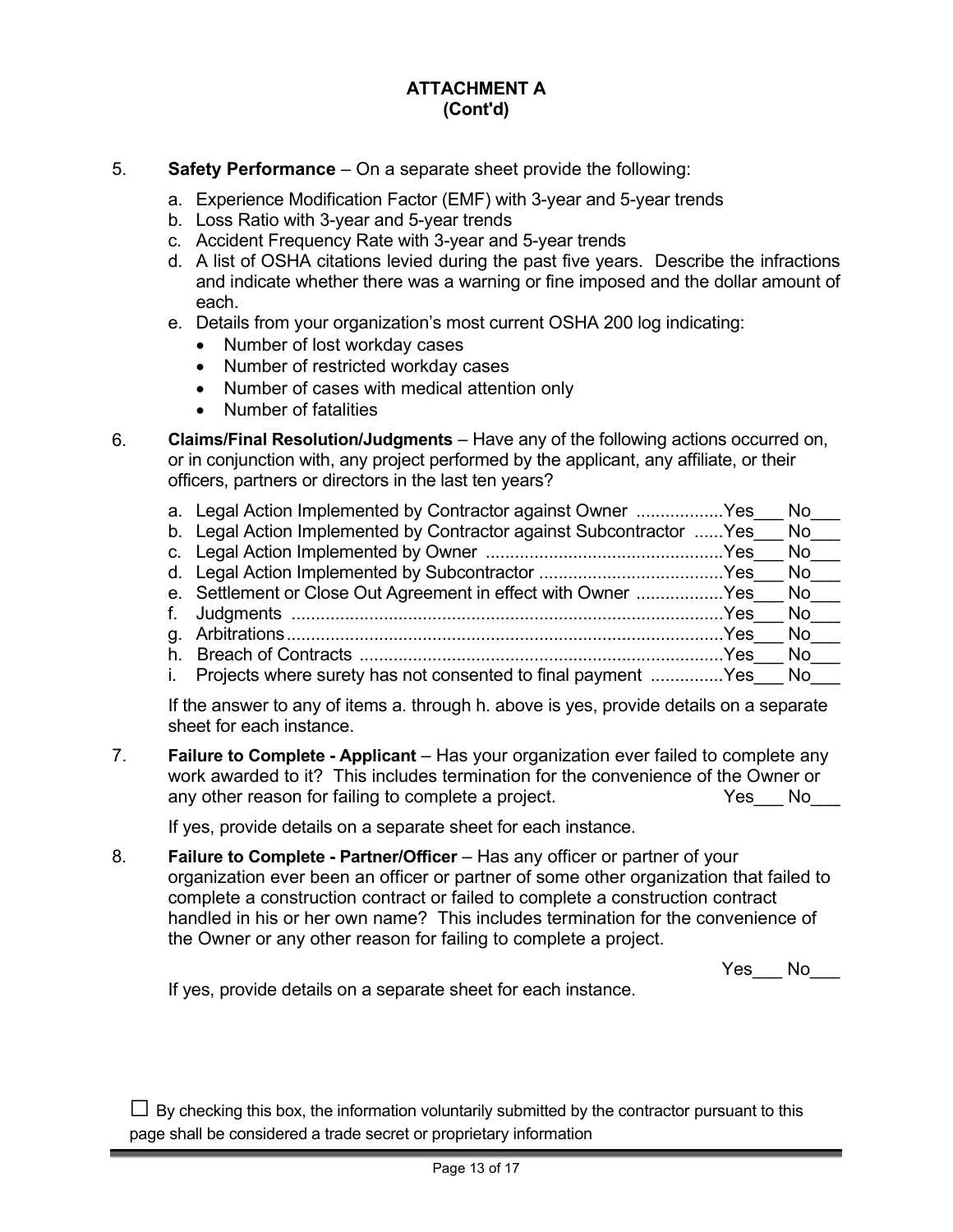## **ATTACHMENT B DETAILS OF PAST PROJECTS**

(Using a separate copy of this form for each project, provide details of five or more projects that are most similar in size and scope to the South Central Wastewater Treatment Authority Wastewater Treatment Plant Nutrient Reduction Project.)

| 1. |                                                                                                                                                         |  |  |  |
|----|---------------------------------------------------------------------------------------------------------------------------------------------------------|--|--|--|
|    | If Contractor's Name is not the same as Applicant's name, state relationship (i.e.                                                                      |  |  |  |
|    |                                                                                                                                                         |  |  |  |
|    |                                                                                                                                                         |  |  |  |
|    |                                                                                                                                                         |  |  |  |
| 2. |                                                                                                                                                         |  |  |  |
|    |                                                                                                                                                         |  |  |  |
|    |                                                                                                                                                         |  |  |  |
|    |                                                                                                                                                         |  |  |  |
| 3. |                                                                                                                                                         |  |  |  |
|    |                                                                                                                                                         |  |  |  |
|    |                                                                                                                                                         |  |  |  |
|    |                                                                                                                                                         |  |  |  |
|    | Contact Person: University of the Contact Person:                                                                                                       |  |  |  |
|    |                                                                                                                                                         |  |  |  |
| 4. |                                                                                                                                                         |  |  |  |
|    |                                                                                                                                                         |  |  |  |
|    |                                                                                                                                                         |  |  |  |
|    | Contact Person: University of the Contact Person:                                                                                                       |  |  |  |
|    |                                                                                                                                                         |  |  |  |
| 5. |                                                                                                                                                         |  |  |  |
|    |                                                                                                                                                         |  |  |  |
|    |                                                                                                                                                         |  |  |  |
|    |                                                                                                                                                         |  |  |  |
|    |                                                                                                                                                         |  |  |  |
| 6. | Contract Dates (completion dates should reflect substantial completion - if not indicate)                                                               |  |  |  |
|    | Notice to Proceed:                                                                                                                                      |  |  |  |
|    | <b>Contractual Completion:</b><br><u> 1980 - Jan Stern Stern Stern Stern Stern Stern Stern Stern Stern Stern Stern Stern Stern Stern Stern Stern St</u> |  |  |  |
|    | <b>Actual Completion:</b>                                                                                                                               |  |  |  |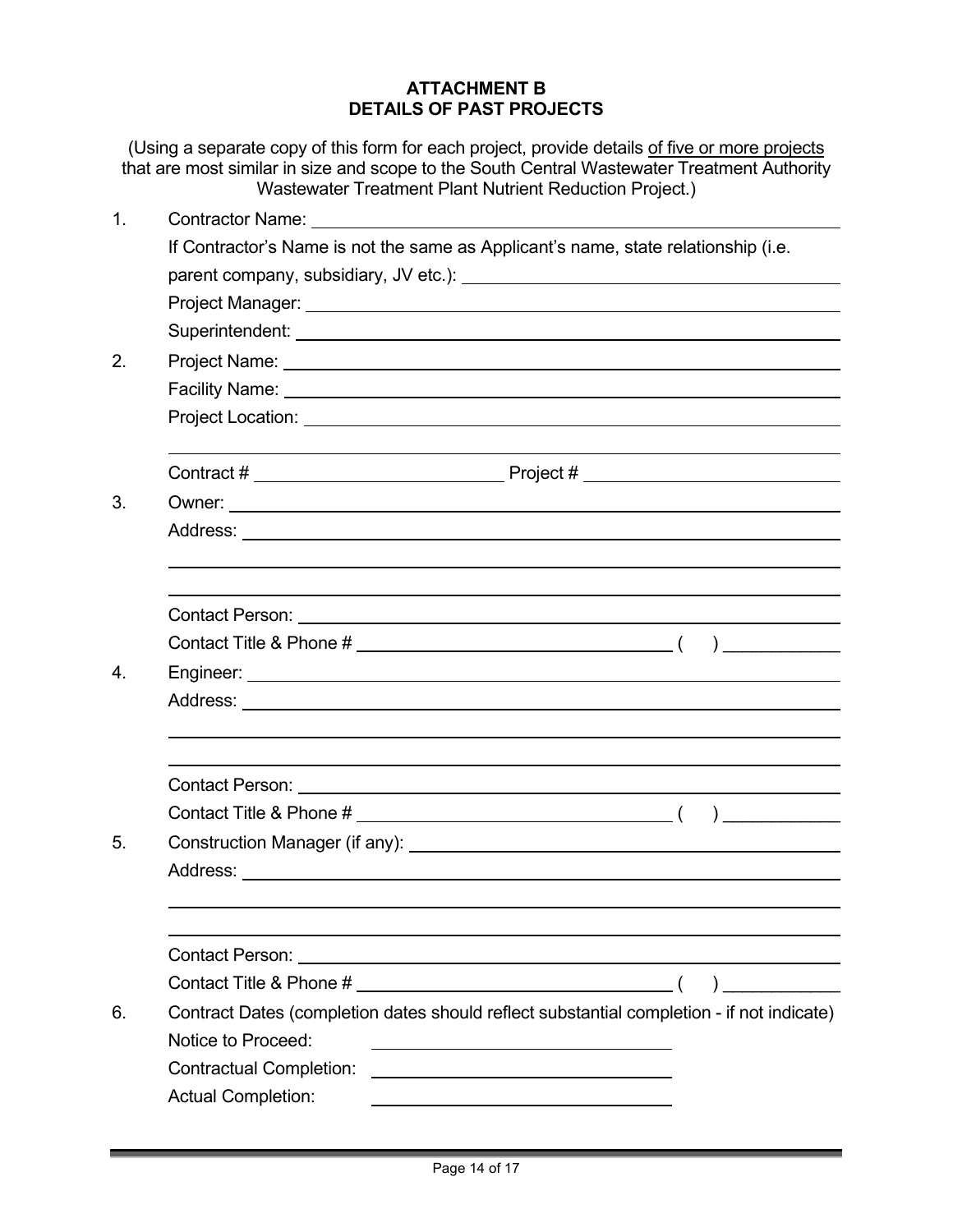# **ATTACHMENT B (Cont'd)**

| $\frac{1}{2}$<br><b>Original Contract Value:</b><br><b>Final Contract Value:</b><br>$\frac{1}{2}$<br>Value of Change Orders to Date:<br>$\frac{1}{2}$<br><b>Outstanding Claims to Date:</b><br>$\frac{1}{2}$<br>List the five largest subcontractors on this project in terms of percentage of<br>participation. |  |  |
|------------------------------------------------------------------------------------------------------------------------------------------------------------------------------------------------------------------------------------------------------------------------------------------------------------------|--|--|
|                                                                                                                                                                                                                                                                                                                  |  |  |
|                                                                                                                                                                                                                                                                                                                  |  |  |
|                                                                                                                                                                                                                                                                                                                  |  |  |
|                                                                                                                                                                                                                                                                                                                  |  |  |
|                                                                                                                                                                                                                                                                                                                  |  |  |
|                                                                                                                                                                                                                                                                                                                  |  |  |
|                                                                                                                                                                                                                                                                                                                  |  |  |
|                                                                                                                                                                                                                                                                                                                  |  |  |
|                                                                                                                                                                                                                                                                                                                  |  |  |
|                                                                                                                                                                                                                                                                                                                  |  |  |
|                                                                                                                                                                                                                                                                                                                  |  |  |
|                                                                                                                                                                                                                                                                                                                  |  |  |
|                                                                                                                                                                                                                                                                                                                  |  |  |
|                                                                                                                                                                                                                                                                                                                  |  |  |
|                                                                                                                                                                                                                                                                                                                  |  |  |
|                                                                                                                                                                                                                                                                                                                  |  |  |
|                                                                                                                                                                                                                                                                                                                  |  |  |
|                                                                                                                                                                                                                                                                                                                  |  |  |
|                                                                                                                                                                                                                                                                                                                  |  |  |
|                                                                                                                                                                                                                                                                                                                  |  |  |
|                                                                                                                                                                                                                                                                                                                  |  |  |
|                                                                                                                                                                                                                                                                                                                  |  |  |
|                                                                                                                                                                                                                                                                                                                  |  |  |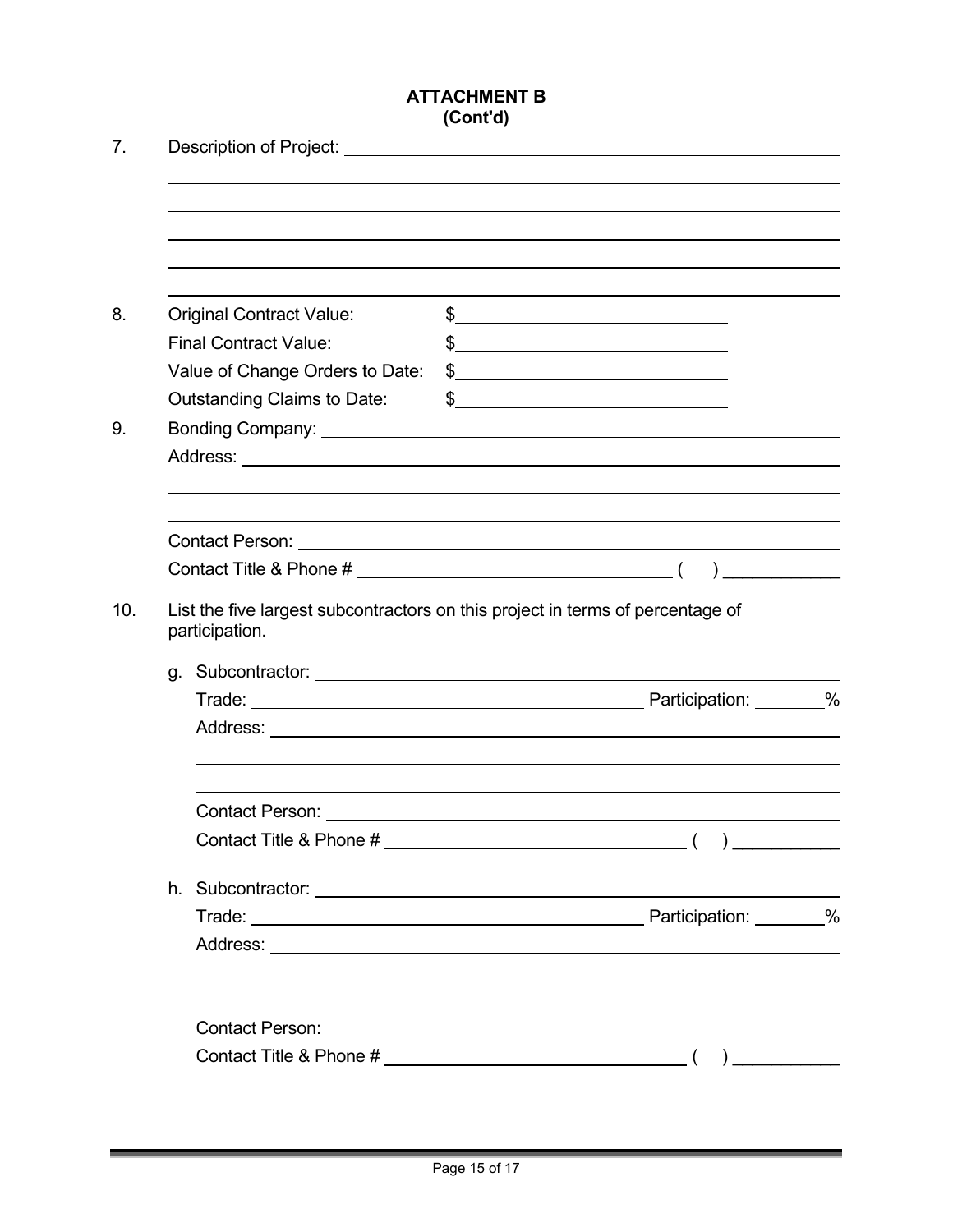# **ATTACHMENT B (Cont'd)**

| i. |                                                         |  |
|----|---------------------------------------------------------|--|
|    |                                                         |  |
|    |                                                         |  |
|    |                                                         |  |
|    |                                                         |  |
|    |                                                         |  |
| j. |                                                         |  |
|    |                                                         |  |
|    |                                                         |  |
|    |                                                         |  |
|    |                                                         |  |
|    |                                                         |  |
|    |                                                         |  |
|    |                                                         |  |
|    |                                                         |  |
|    |                                                         |  |
|    |                                                         |  |
|    | DO NOT INSERT REMARKS IN THIS AREA OR ATTACH LETTERS OF |  |
|    | <b>RECOMMENDATION.</b>                                  |  |
|    |                                                         |  |
|    |                                                         |  |
|    |                                                         |  |